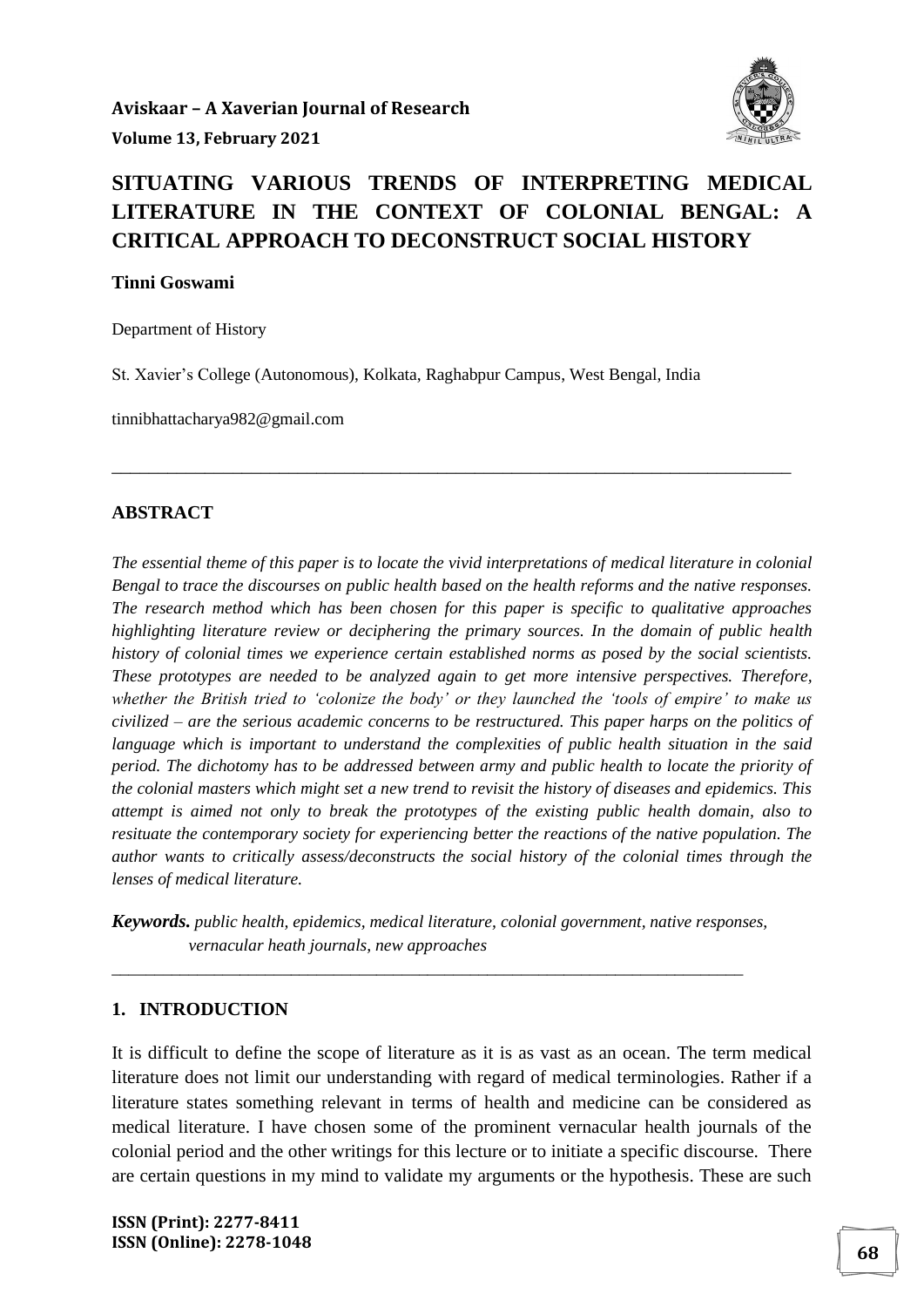# **Aviskaar – A Xaverian Journal of Research**



### **Volume 13, February 2021**

as- how can we reconstruct or deconstruct the social history of colonial Bengal in terms of vernacular health journals? Secondly, what should be the ways or approaches to revisit those days?

### **2. LOCATING THE DISCOURSE FROM THE THEORETICAL PERSPECTIVES: REVISITING THE WRITINGS ON HEALTH**

Here the research method which I have followed is based on certain theories related to the philosophy of history and I dealt with the facts which are not the mere narrations of the past as this area is widely explored or exhausted. If I would like to begin with my knowledge of the medical history then I will definitely quote Collingwood, who once stated, social customs are important for the historians as these help to develop their own ideas based on the established norms and morality so that the historians can experience the past according to their own understanding [1].

In the history of science and medicine, specifically in the sphere of public health, we find various opinions leading to different discourses and debates emphasizing the intricacies of human minds. How a diseased nation can transform the mind-set of the people is very much pertinent if we think of the present Covid-19 situation. Similarly, the health journals of the colonial times in Bengal signified the mental and physical agony of the natives and the colonial apathy of introducing necessary reforms which indicate towards a state of despair embedded in negativity. It was a situation which did not reflect any hope and the future was also uncertain. The writings were full of substantial thoughts as sufferings of the natives were eternal. For example, in her article on Malaria in Bengal Prabhabati Devi Saraswati depicted how then poor people never got escaped from the clutches of the above-mentioned ailment [2].

In Mitraprakash (circulated from Dhaka), an article was published in 1872 on the book review of Kabita Manjari, a collection of poems by Srimati Basantakumari. She was the wife of a landlord and had already earned fame as a poet. During her prolonged illness she wrote many soulful poems which were later compiled in Kabita Manjari [3]. From this piece of literature, it is evident that in colonial Bengal, the health services were unsatisfactory irrespective of the social status of the people. It was a time, when not so famous poet Laxmimani in her poem on Burdwan fever murmured the unsung stories of those who lost their near and dear ones in Burdwan fever and this poem is soulful as it was based on experiencing the grey shades of life sunk in the reality [4].

Nowadays most of the research have an interdisciplinary nature and from that perspective it can be said that history of medicine or public health is also an integral component of the investigations on social sciences. Here one can mention about the theory of positivism by Auguste Comte. As we know Comte emphasized on real life experience and facts. On the other, through the '*Law of three stages' [5]*, he stated that, to describe the development of social progress the positive stage utmost matters [6]. Here if we would like to justify the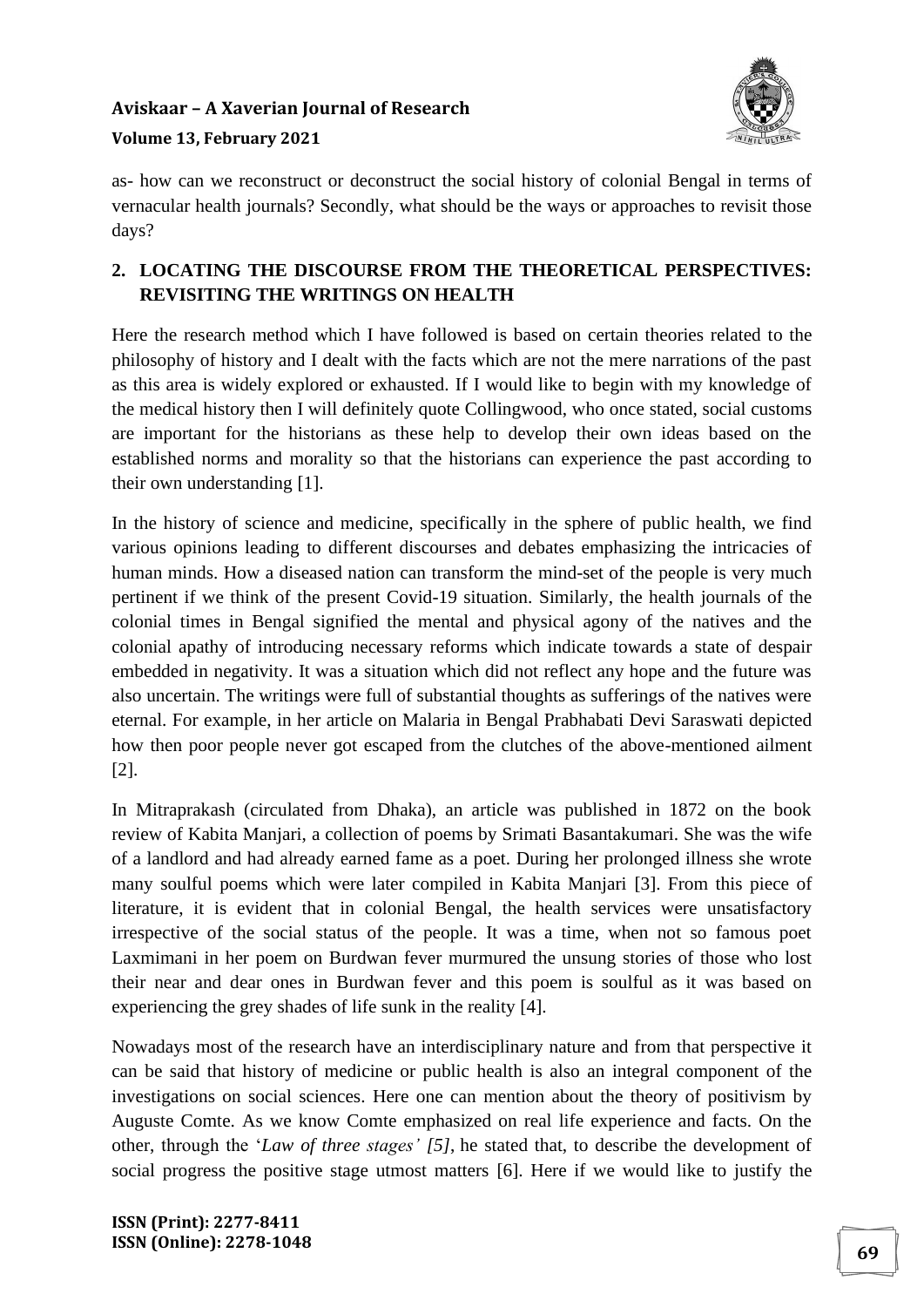

theme of the lecture in the light of Comte's argument, then it is evident that, the presence of perceptible public opinion represents a subjective discourse based on human emotions, on the contrary, history also seeks objectivity or information. The above-mentioned literary examples reflect harsh realities and contribute towards the formation of the discourse on public health with an insight of embracing humanist historiography.

### **3. THE COLONIAL CULTURE OF SUBJUGATION – DECODING SAIDIAN PERSPECTIVE**

In my opinion, it is important to expose how the colonial culture propagated a subtle notion of subjugation of the native minds through the tools of knowledge or wisdom. As for example, Edward Said while discussing the discourse on colonialism, gave emphasis on the imperial interests of the colonisers, where culture played the role of a metaphor. He stated, "*I think one of the main flaws in the enormous literature in economics and political science and history about imperialism is that very little attention has been paid to the role of culture in keeping an empire maintained [7]."*

Now the question is, what is the definition of '*culture*' as mentioned by Edward Said? According to Badaruddin Omar, the ruler or the imperialist often makes his own culture as a weapon of domination and concentrates for the betterment of that specific culture. This creates cultural backwardness of the colonized [8]. It can be presumed that, *"for the progressive and political movements, cultural backwardness of the people and the lack of critical thinking creates obstacles, and the ruling class wants to retain this retardation [9]."* This cultural dominance, of the rulers was described by Gramsci as '*hegemony' [10]*.

### **4. HEALTH AND NATIONALISM: THE** *BHADRALOK* **CLASS AND THE COLONIAL MASTERS**

We all know that during the colonial times, many journals were published in vernacular and some of them dealt with health-related issues. We have seen what kind of articles these health journals used to publish. Now the question is who were the readers of the articles on health? If the educated middle class tended to read them then we can't say these literary efforts were trying to create a massive awareness on public health. In these articles, we have noticed how the authors protested against the government which were filled with the jerk of nationalism, but very few wrote on mass education which is the essence of keeping good health.

Secondly, perhaps the authors did not highlight the necessity to impose firm legal obligations on people to prevent the epidemics in colonial Bengal. Rather the appeal to the government was moderate or the writers spent time on self-criticisms. It seems like that most of the articles were an example of exhibiting the scholarly attributions, far away to prove its worth from the colonial standpoint. Very few attempts were noticed to address the commoners and these literary pieces could never be considered as serious endeavours to grab the attention of the government for initiating preventions.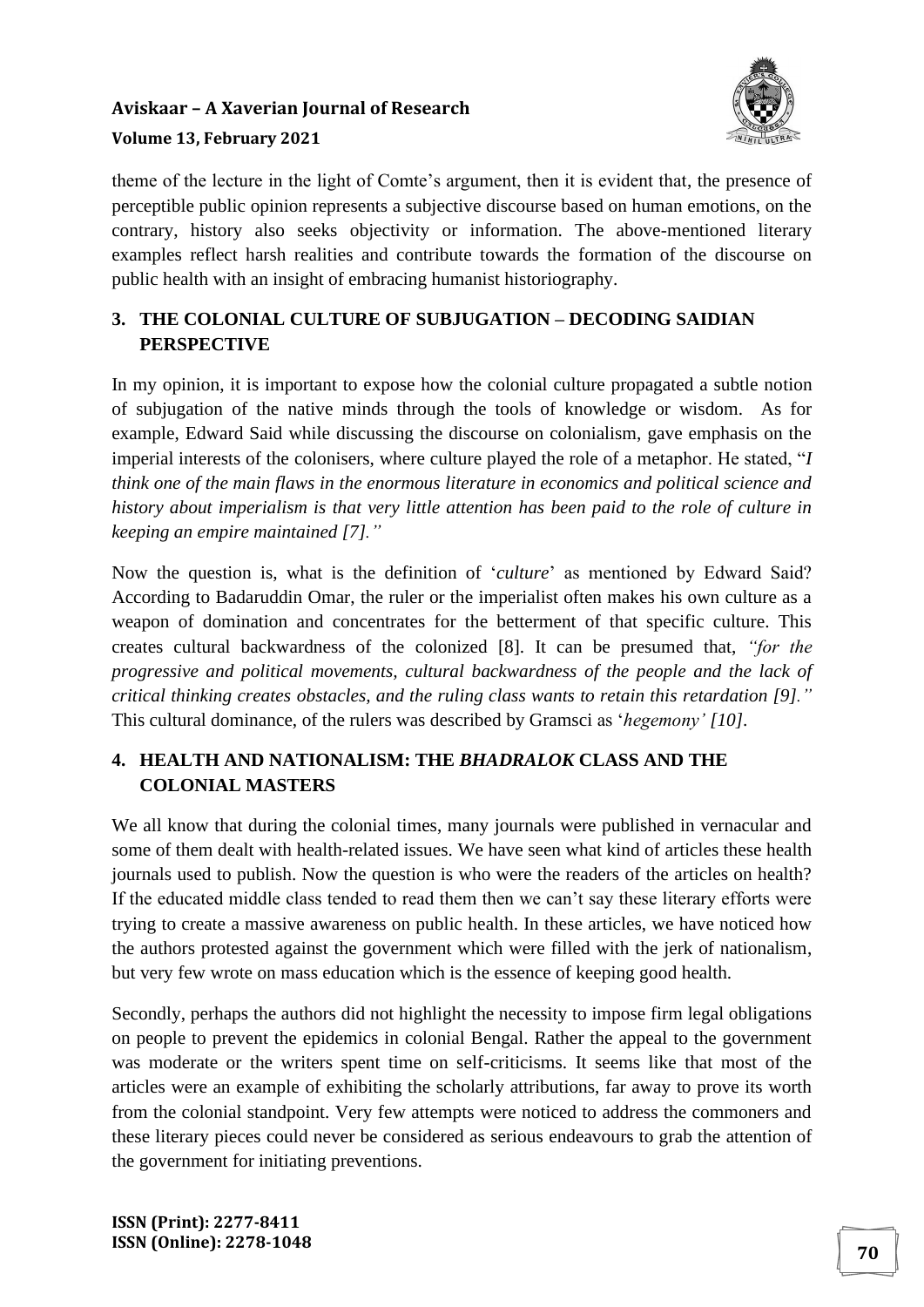

The journals like Tattvabodhini Patrika also published articles on health. But those writings did not reflect any plea for imposing public health acts. In the above-mentioned journal mostly, we have seen the writings on Āyurveda or some translations from the English works. As for instance in 1833 AD Tattvabodhini Patrika published an article on '*The dental treatment of the elephants'* by Atasi Devi [11]. Another article was published describing the goodness of having fruits. It was printed in the year 1834 AD [12].

### *5.* **HISTORICIZING THE WRITINGS ON PUBLIC HEALTH- A CASE STUDY BASED ON THE JOURNAL '***SWASTHYA SAMACHAR'*

Now I would like to mention the excerpts of three selected articles from the health journal, *Swasthya Samachar* and will assess their significance. I begin with an article namely, 'Banglar *Swasthya Sambad*' by an anonymous author, who stated- "*We don't have any system of our own for registering birth and death rates. Therefore, whatever the information we got from the government we had to rely on it. These information were collected from the rural illiterate policemen or the chowkidars. It is fruitless to argue about the authenticity of these facts[13]."*

In another article published in the same health journal, Dr. M.A Ansari stated, *"We spend 60% of the total revenue for military expenditures. But it would be futile to invest money for protecting the country when the health of the nation is in a nuisance condition …The best remedy to save the country is to solve the health problems of the population [14]."*

The third article was written by Sri Shrish Chandra Goswami. The title of the article is 'ghanta bandhibe ke? {who will bell (the cat)?}' Here he opined that, "The *spread of the English education has created a distinction between the literate and illiterate, that has to be eradicated...kindness can reduce the feeling of hatred, villages are the most peaceful places for dwelling where people get the mental peace or the food for thoughts [15]."*

The first article which I have chosen, criticized the government but did not suggest any solution. The second piece of literature though mentioned about the health problems of the nation, but how to eradicate those anomalies were not pointed out. In the third article, the author opposed western education, but he had no answers for how to build a cordial relationship between the literate and illiterate and how the villages could offer food for thoughts.

### **6. RESTRUCTURING THOUGHTS: WELCOMING THE NEW INSIGHTS**

From the above-mentioned discussions one can identify two streams of perceptions. Firstly, to highlight the indifference, inefficiency and the callousness of the British government in the light of the vernacular writings and the governmental documents/reports as mentioned in those pieces of writings. Secondly, the failure of the efforts of the government due to the opposition and unawareness of the indigenous people. It is rare to find out the writings on the government and the people, especially the communication regarding public health between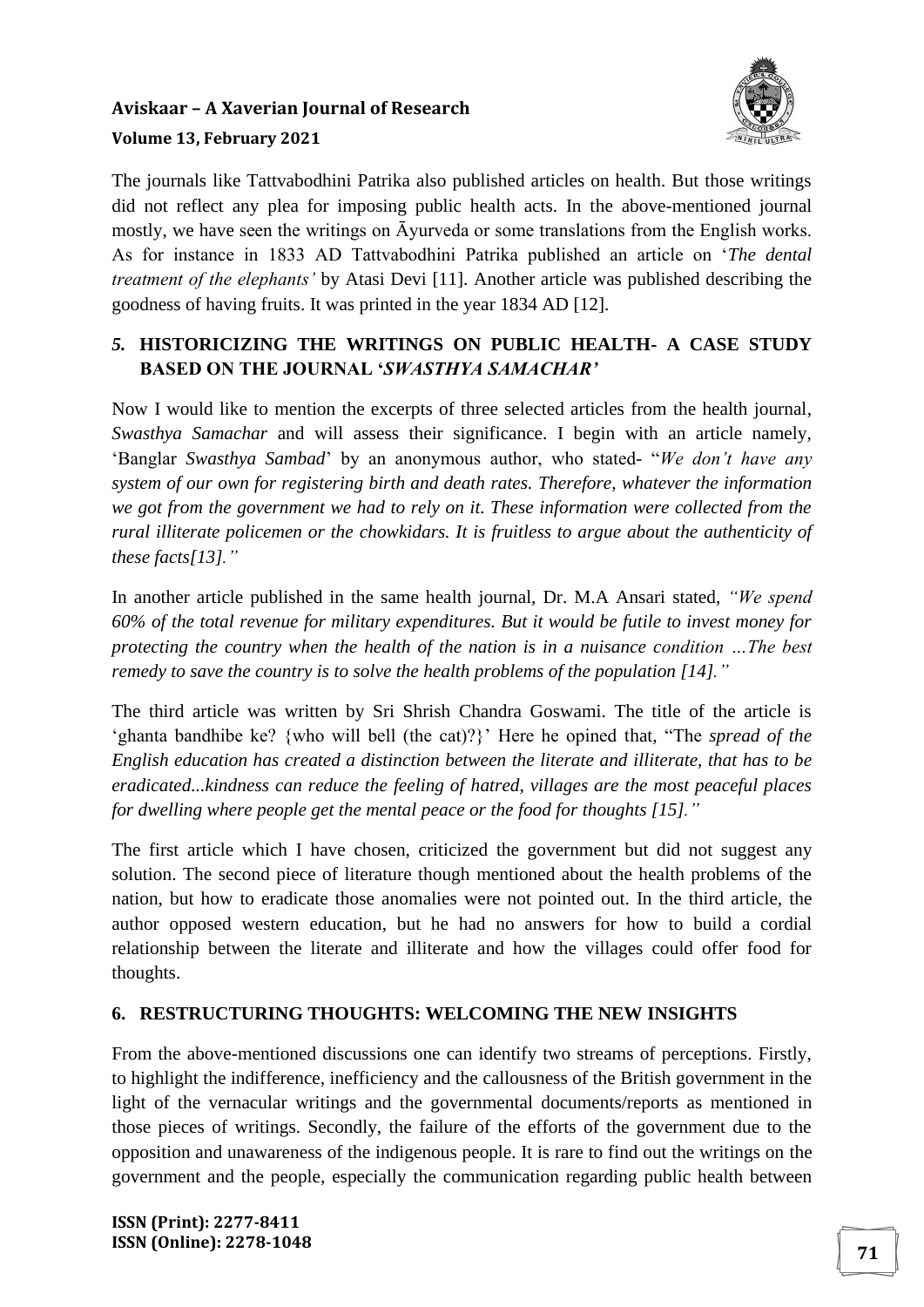

the colonizers and the colonized and the probable outcomes if there were any. Now the question is, what was the reaction of the government after seeing the articles published in the health journals like *Chikitsak, Swasthya Samachar, Chikitsok o Samalochak* and others? The answer is perhaps not known. Secondly, it is needed to have more researches on the writings of Raja Digambar Mitter, Chunilal Bose and Acharya Prafulla Chandra Ray, and the other stalwarts of public health in colonial Bengal.

We need to find out the contributions of the Indian officials of the public health department like Atul Chandra Chatterjee, Baman Das Mukherjee to comprehend the health situation on the eve of independence. Not only that, what were the ideals of the government on sanitation? Why the reports of the sanitary commissioners were important? How far sanitation and epidemics are related - we are supposed to reconsider all of these facts. For this purpose, it is obvious to deconstruct the existing theories on the history of public health in colonial Bengal to welcome fresh insights.

It is also important to relate medical literature with spirituality to understand the phyco-social responses to public health. For example, in 'Swasthya' (3rd Volume, 11<sup>th</sup> Edition, Chaitra, 1306 BS, pp-351-354) an article was published with the title of '*Plague o Samkirtan.'* In this article, the author described the virulence of plague in  $19<sup>th</sup>$  century Bengal and also highlighted how the chanting of the name of Lord Hari or Krishna would eradicate the fear of the mind regarding the epidemic or the '*mahamari'*.

It was stated by the author-

"*Since the last three years Plague has entered in Calcutta. When it gets lethal, we are compelled to address God. Last year when Plague became deadly, people started to perform samkirtan (worshipping God through songs accompanied by dance, an act by the disciples of a particular religious sect, here the Vaishnavs) in a great extent. Samkirtan usually ends with the remission of Plague. This year Plague has taken a terminal shape and again the mass are getting attracted towards samkirtan. Every day the mob from the different localities are coming out on the streets and performing samkirtan. Hundreds of people in groups are getting assembled at the various places and by chanting harinam (the name of Lord Hari, Krishna) creating an aura of splendor for both the audience and the listeners. The Muslims in a large number are also participating in these naam kirtan (chanting the name of God through devotional songs) [16].*"

From this above-mentioned passage it is evident that, how people irrespective of their ethnic identities, engrossed in spirituality during the time of plague where we find an inclusive approach to the cultural plurality. Here '*Hari*' was not an emblem of a particular sect, rather his presence was omnipotence. This universal manifestation of '*Hari'* through music or samkirtan got a holy appreciativeness amongst the devotees. The adherents used to believe that, through the chanting of the names of God they would be saved from the grasps of the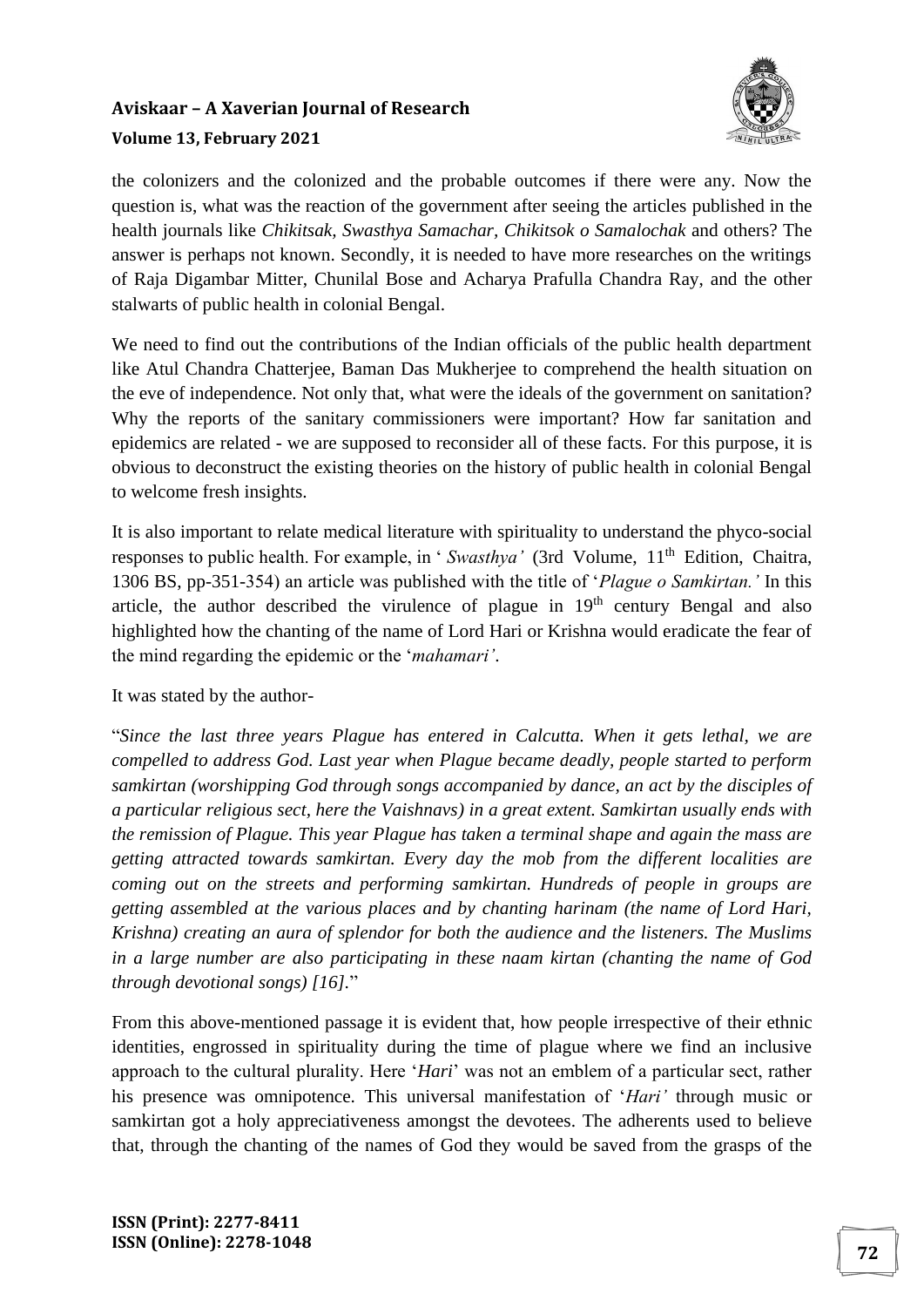

ailment plague as their strength of mind could help them to overcome their physical and mental sufferings [17].

The above-mentioned article was an important piece on how the natives tried to calm their mind during the epidemics. It talked on the mental health issues where spirituality acted like an allegory. This article was on spirituality indeed, but it did not preach any religion. From this particular perspective it seeks appreciation. We expect this kind of writings even now as they are inspiring [18].

The medical literature also mentioned the intense social issues like infertility and the approach was in most cases scientific. The indigenous literature of the colonial period indicates that the position of barren women in the society was low as they always suffered from the mental agony of being childless. They wanted to compensate the loss by showing their love and affection to other's children. But the general authors remained silent on the social humiliations faced by the barren women. The authors of the books or journals on medical science or were more vocal on this issue. They argued that male infertility was very common during that period and it would be a fallacy to blame only women for childlessness. Here also one can find different opinions, but the majority of them believed in the occurrence of infertility both in males and females. The question of gender neutrality somehow finds a room here as physicians acknowledged the fact of male infertility in the shape of the '*Bondhyo purush'[19]*.

The official documents or report can provide us an ample opportunity to explore the scope of medical literature with a qualitative approach. For example, the first report of the Sanitary Commissioner of Bengal was written in 1868 and was published in 1869 by William Jones [20]. This report was authored by Dr. David. B. Smith, Sanitary Commissioner for Bengal. It was clearly mentioned by him-

*"…-The report is of great length; yet I venture to state that nothing is now submitted to the Government which is not of real practical importance in its bearings on the welfare of the people of this country.*

*It is impossible within narrow limits truly to represent the physical condition of thirty millions of human beings whose sanitary interests involve questions of very wide scientific range.* 

*…A mass of authentic and sound scientific evidence has been collected on subjects of medical topography, prevailing causes of sickness and death, climatology, local causes of malaria, conservancy, water-supply, pilgrimage and epidemics which is well worthy of permanent record.*

*I am aware that this evidence is not so precise or in some respects so satisfactory as could be wished; yet it is undoubtedly of much value, as showing what exists at present, and what is wanted in the future [21]."*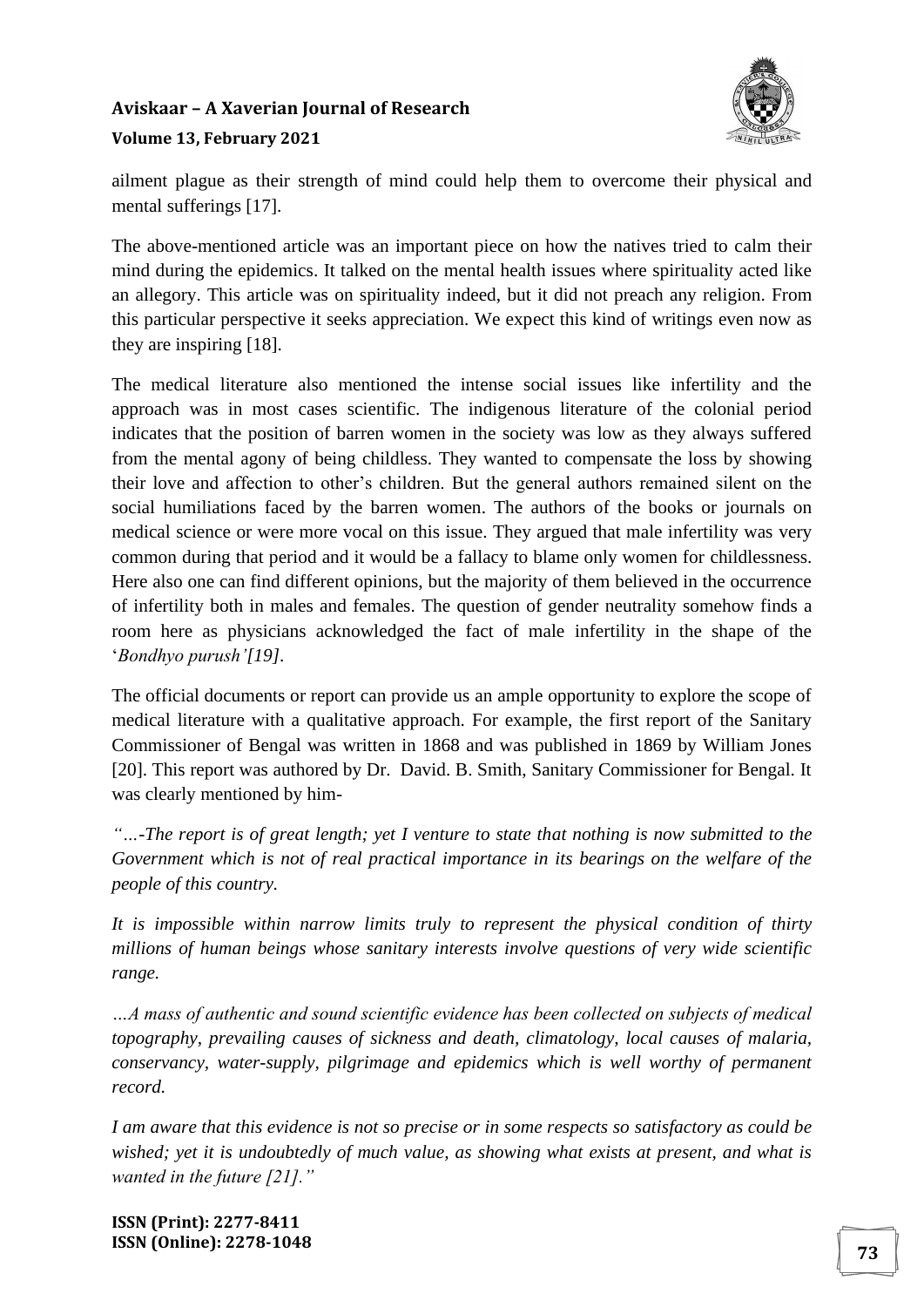

The above –mentioned passage clearly indicates that how the official reports could be extremely useful to sense the necessities of better public health conditions during the British period and this kind of medical literature also helps us to understand the mentality of the colonial masters. It may be quoted from the same report that-

*"As a result of the recommendations of the Royal Commission appointed to enquire into the sanitary state of the Army in India, in May 1859, the Sanitary Commission of Bengal was instituted in 1864[22]."* 

This statement exposed the truth that the concern for sanitary reforms originated from the interests to safeguard the British Army in India. There was no genuine empathy to protect the natives from the clutches of various ailments, rather the health-related matters were more '*official*' than '*public*' and it would be more historical if we can initially use the term 'Army health' instead of 'public health' to establish our arguments on the history of maladies and epidemics in colonial India.

### **7. CONCLUSION**

Finally, we need to theorize or conceptualize the motives behind each of the literary pieces and to trace hidden desires of winning over the situation where the power of expression or language played a pivotal role. Here we can apply hermeneutic approach to unearth the secrets of explaining human emotions in a right way. Like Derrida, we need to deconstruct the literary texts to indulge criticalities and problematic to discover new avenues in the social history of colonial Bengal from the lenses of medical literature as words are highly 'political' and the cascade of words is not always anecdotal. The politics of words can decode the social behavior which is the essence of any kind of historical understanding.

### **REFERENCES**

- 1. R. G. Collingwood- '*The Idea of History'*, OUP, 1946, Introduction. https://archive.org/details/in.ernet.dli.2015.168203/page/n9/mode/2up
- 2. '*Malaria in Bengal'* by Prabhabati Devi Saraswati, published in Swasthya Samachar Patrika , 15th year, number 2, Jaistha, B.S. 1333( A.D 1926).
- 3. Mamun, Muntasir- '*Unish Satake Bangladesher Sambad-Samayik Patra'* (The Vernacular Journals and Periodicals of 19th Century Bangladesh), Bangla Academy, 9th Volume (1847- 1905), 2000, pp.393-396.
- 4. '*A Poem on Burdwan Fever'* (in Bengali) by Sri Laxmimoni published in Bamabodhini Patrika, Poush, vol -8, number – 101, B.S.1278 (A.D. 1871).
- 5. Dr. K. M. Rejaul Karim- *'Adhunik Samajbigyaner Tattva, Nibarchito Samaj Bigyanider Abadan',* 2006, Dhaka, AHDPH, pp- 25-49.
- 6. Ibid.
- 7. Ibid.